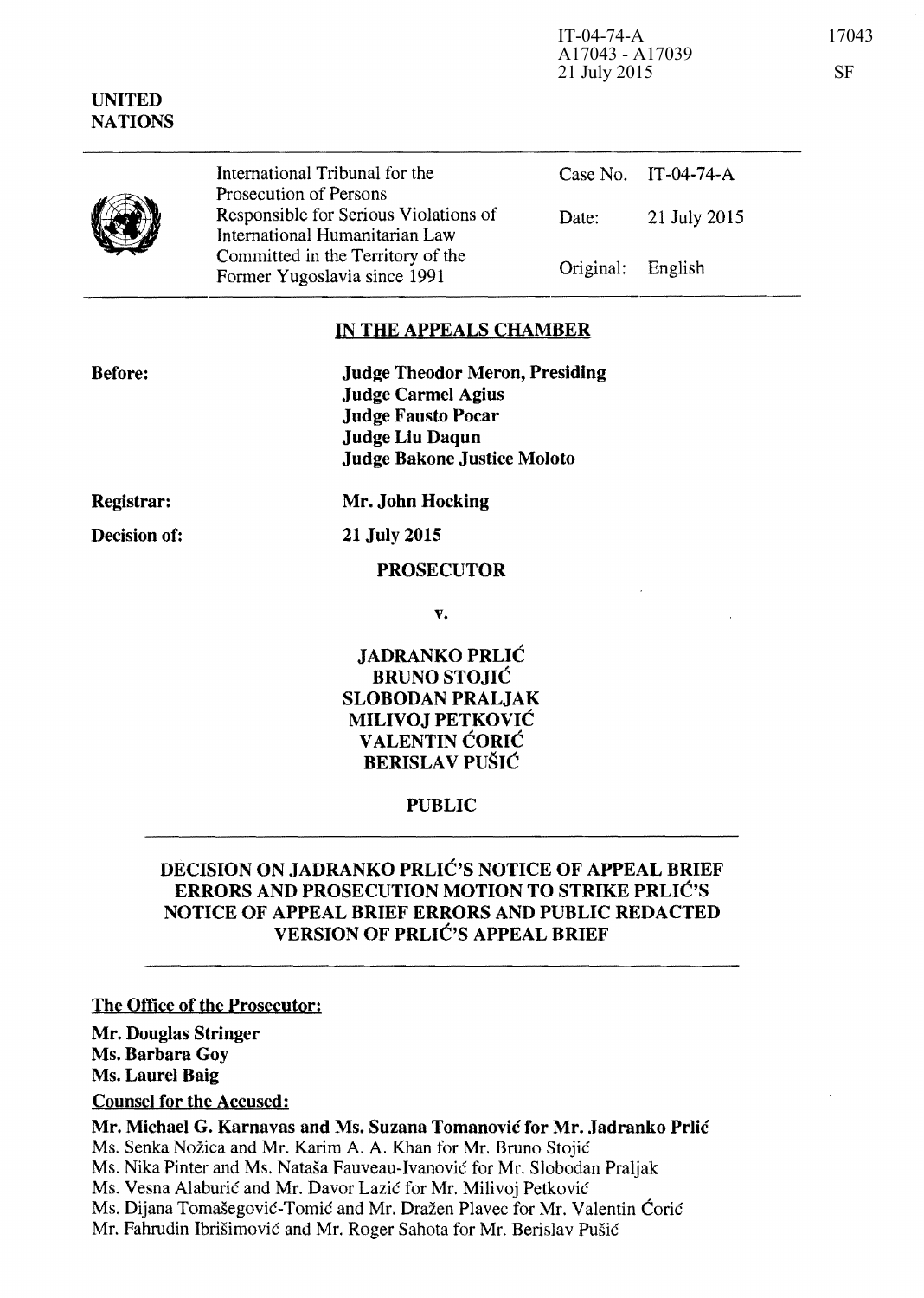**THE APPEALS CHAMBER** of the International Tribunal for the Prosecution of Persons Responsible for Serious Violations of International Humanitarian Law Committed in the Territory of the fonner Yugoslavia since 1991 ("Appeals Chamber" and "Tribunal", respectively);

**NOTING** "Jadranko Prlic's Appeal Brief" and "Jadranko Prlic's Corrigendum to his Appeal Brief" both filed confidentially on 12 January 2015 and 6 March 2015, respectively (together, "Appeal Brief');

**BEING SEISED OF "Jadranko Prlic's Notice of Appeal Brief Errors" filed confidentially by** Jadranko Prlić ("Prlić") on 28 May 2015 ("Notice of Errors"), in which Prlić identifies five errors in his Appeal Brief and indicates that "[t]he public redacted version which has yet to be filed will include these corrections should leave be granted"; $<sup>1</sup>$ </sup>

**NOTING** "Jadranko Prlić's Notice of Filing of Public Redacted Version of his Appeal Brief" filed on 29 May 2015 ("Redacted Appeal Brief');

**BEING FURTHER SEISED OF the "Prosecution Motion to Strike Priic's Notice of Appeal Brief** Errors and Public Redacted Version of Priic's Appeal Brief' filed confidentially by the Office of the Prosecutor ("Prosecution") on 9 June 2015 ("Prosecution Motion"), in which the Prosecution requests the Appeals Chamber to strike the Notice of Errors and the Redacted Appeal Brief because substantive corrections have been made to the Appeal Brief without leave from the Appeals Chamber and to "order Prlic to remove the improper amendments to his Public Appeal Brief before refiling"; $<sup>2</sup>$ </sup>

**NOTING** "Jadranko Prlic's Response to Prosecution Motion to Strike Prlic's Notice of Appeal Brief Errors and Public Redacted Version of Prlic's Appeal Brief" filed confidentially by Prlic on 10 June 2015 ("Response") in which Prlić: (i) clarifies that the wrong public redacted version of his Appeal Brief had been mistakenly filed on 29 May 2015; (ii) submits that the Redacted Appeal Brief should be reclassified as confidential pending a decision of the Appeals Chamber on the Notice of Errors; and (iii) indicates that a corrected redacted version of his Appeal Brief will be filed; $3$ 

**NOTING** "Jadranko Prlić's Notice of Filing of Public Redacted Version of his Appeal Brief (Revised)" filed on 10 lune 2015 ("Revised Redacted Appeal Brief');

 $<sup>1</sup>$  Notice of Errors, pp. 1-2.</sup>

<sup>2</sup> Prosecution Motion, paras 1, 4-7.

 $3$  Response, paras 2-4, 6.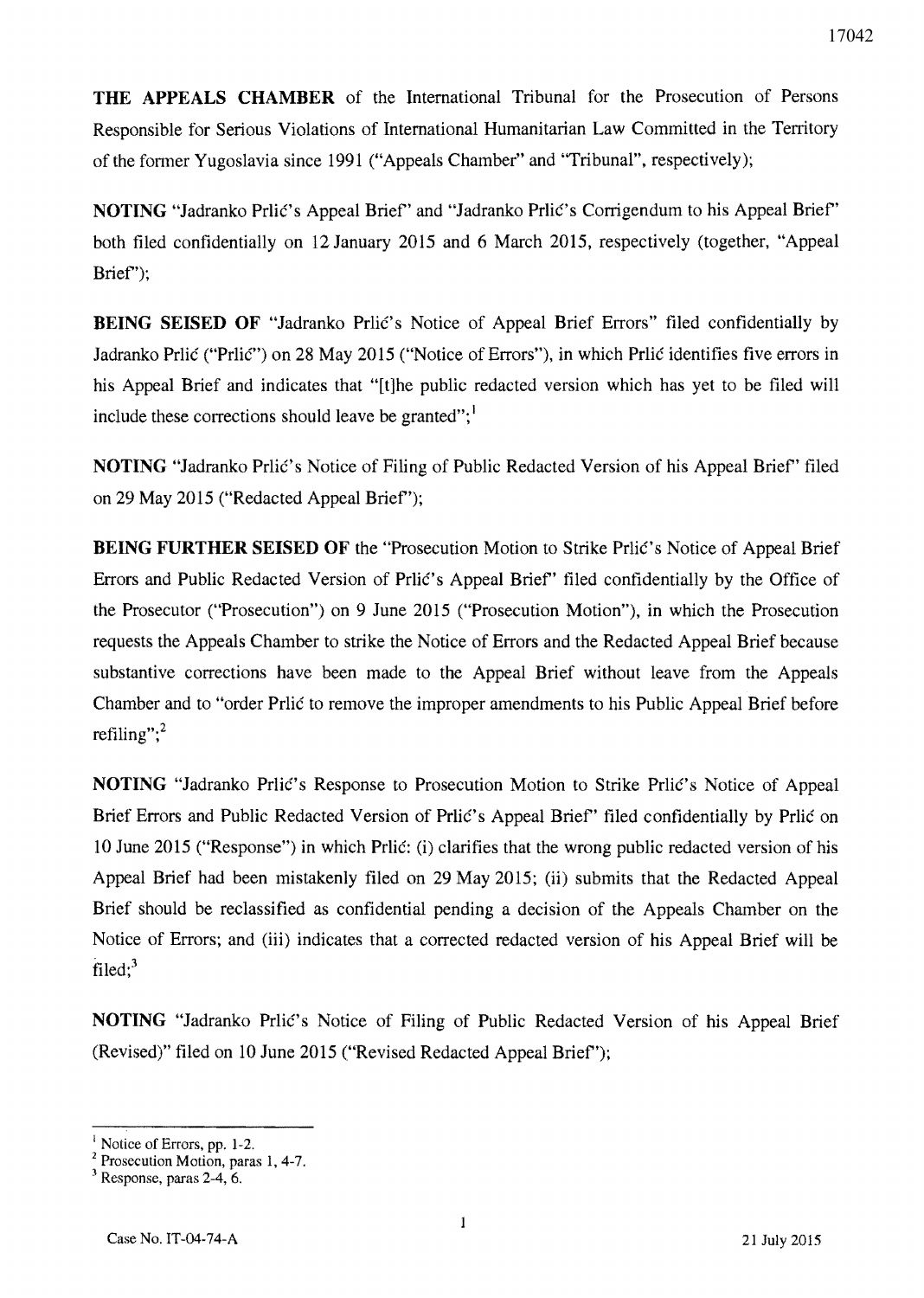**NOTING** that the Redacted Appeal Brief includes corrections identified in the Notice of Errors, even though the Appeals Chamber had not yet granted leave for Prlic to include these corrections in the Redacted Appeal Brief;<sup>4</sup>

**CONSIDERING** that "a party may, without requesting leave from the Appeals Chamber, file a corrigendum to their previously filed brief or motion whenever a minor or clerical error in said brief or motion is subsequently discovered and where correction of the error is necessary in order to provide clarification": $5$ 

**CONSIDERING,** however. that if a party requires a substantive amendment to supplement their brief. they should. pursuant to Rule 127(A)(ii) and (B) of the Rules of Procedure and Evidence of the Tribunal. file the supplement with sufficient reasons to demonstrate good cause for the Appeals Chamber to recognise the supplement as validly filed; $<sup>6</sup>$ </sup>

**CONSIDERING** that the "good cause" requirement is assessed on a case-by-case basis and the concept of "good cause" encompasses both good reason for amending a brief by supplementing new information and good reason showing why new information was not included in the original brief: $7$ 

**CONSIDERING FURTHER** that the "good cause" requirement is to be interpreted more restrictively at later stages in the appeal proceedings when an amendment to a brief may substantially affect the efficient administration of justice – for instance, where the briefing on appeal is completed and such an amendment would require further filings of a supplemental or revised response or reply;<sup>8</sup>

<sup>&</sup>lt;sup>4</sup> The Appeals Chamber notes that the Revised Redacted Appeal Brief does not include the corrections identified in the Notice of Errors and, pursuant to an order issued by the Pre-Appeal Judge in this case, was reclassified as confidential pending the issuing of this decision. *See* Order Relating to the Prosecution's Urgent Motion to Reclassify Public Briefs and Modify the Public Redacted Briefing Schedule, 12 June 2015, p. 2.

<sup>5</sup>*See, e.g., Prosecutor v. Milan Martie,* Case No. IT-95-11-A, Order Concerning Milan Martie's Submission of a Corrected Version of his Appellant's Brief, 11 February 2008, p. 756 (Registry's pagination); *Prosecutor v. Ljube Boskoski and lohan Tarculovski,* Case No. IT-04-82-A. Decision on Boskoski Defence Corrigendum to Respondent Brief, 17 April 2009 *("Boskoski and Tarculovski* Decision"), p. 3.

*<sup>6</sup> See, e.g., Boskoski and Tarculovski* Decision, p. 3; *Prosecutor v. Miroslav Bralo.* Case No. IT-95-17-A, Decision on Mirolsav Bralo's Motion for Leave to Supplement Appeal Brief in Light of New Information Concerning *Ex Parte*  Portion of the Trial Record, 9 January 2007 *("Bralo* Decision"), para. 9; *Prosecutor v. Zeljko Mejakie et al.,* Case No. IT-02-65-ARllhis.l, Decision on Joint Defense Motion for Enlargement of Time to File Appellants' Brief, 30 August 2005, p. 3.

<sup>7</sup>*See, e.g., Boskoski and Tarculovski* Decision, p. 3; *Prosecutor v. Vidoje Blagojevie and Dragan lokie,*  Case No. IT-02-60-A, Decision on Motion for Dragan Jokie for Leave to File Third Amended Notice of Appeal and Amended Appellate Brief, 26 June 2006, para. 7.

<sup>K</sup>*See, e.g., Boskoski and Tarcu/ovski* Decision, p. 3; *Bralo* Decision, para. 11.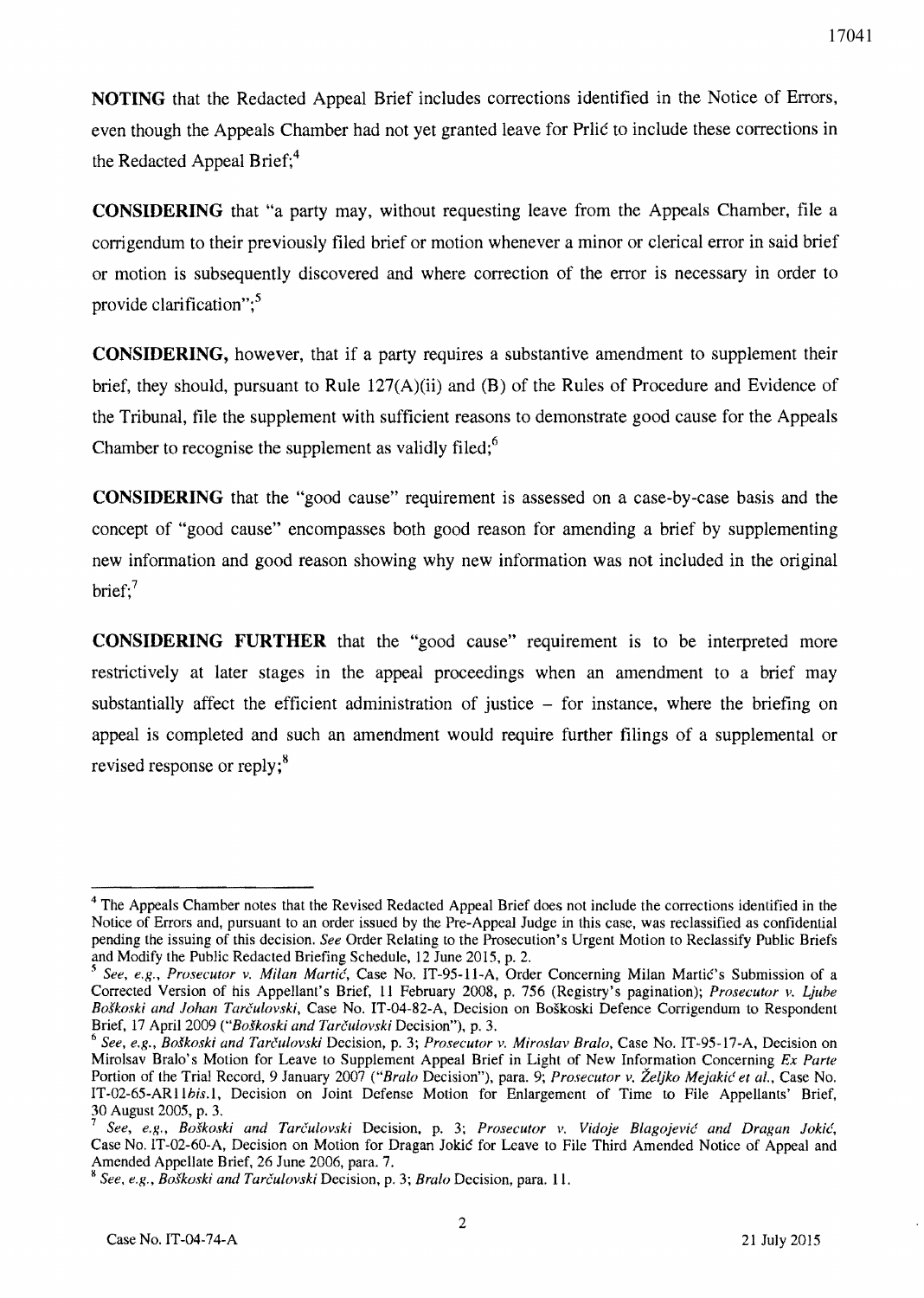**CONSIDERING** that Prlic seeks leave to replace three original references in his Appeal Brief with new references to authorities;<sup>9</sup>

**CONSIDERING** that replacing these original references with new references is tantamount to supplementing the Appeal Brief with new substantive information that could have been included in his brief in reply: $\frac{10}{10}$ 

**CONSIDERING** that Prlic seeks to delete two substantive arguments from the Appeal Brief and the associated footnotes<sup> $11$ </sup> which has an impact on the content of the Prosecution response to the Appeal Brief ("Prosecution Response Brief') and, therefore, may interfere with the work of the Appeals Chamber;<sup>12</sup>

**CONSIDERING** that none of the proposed changes in the Notice of Errors can be considered as corrections of a minor or clerical nature that may be filed without leave from the Appeals Chamber;

**CONSIDERING** that the proposed changes in the Notice of Errors were to correct errors that were brought to PrliC's attention only upon review of the Prosecution Response Brief and that this does not constitute good cause for amending the Appeal Brief at this stage of the appeal proceedings;

**FINDING,** therefore, that Prlic has not shown good cause to amend his Appeal Brief;

<sup>9</sup> Notice of Errors, paras 1,3-4, *referring to* Appeal Brief. paras 55,390,600, fns. 129,985. 1535.

<sup>&</sup>lt;sup>10</sup> See Boškoski and Tarčulovski Decision, p. 4. While the third error mentioned by Prlic could *a priori* be understood as an error of a clerical nature, the Appeals Chamber considers that the fact that Prlic did not include this information in his brief in reply demonstrates that this was not the case. Moreover, the Appeals Chamber finds, with respect to this specific error, that it has an impact on the content of the Prosecution response to the Appeal Brief and, therefore. may interfere with the work of the Appeal Chamber, *See* Notice of Errors, para. 3.

II Notice of Errors, paras 2, 5, *referring to* Appeal Brief, paras 84, 184, fns. 237, 239, 241, 472.

 $12$  Cf. Prosecution Motion, para. 6.